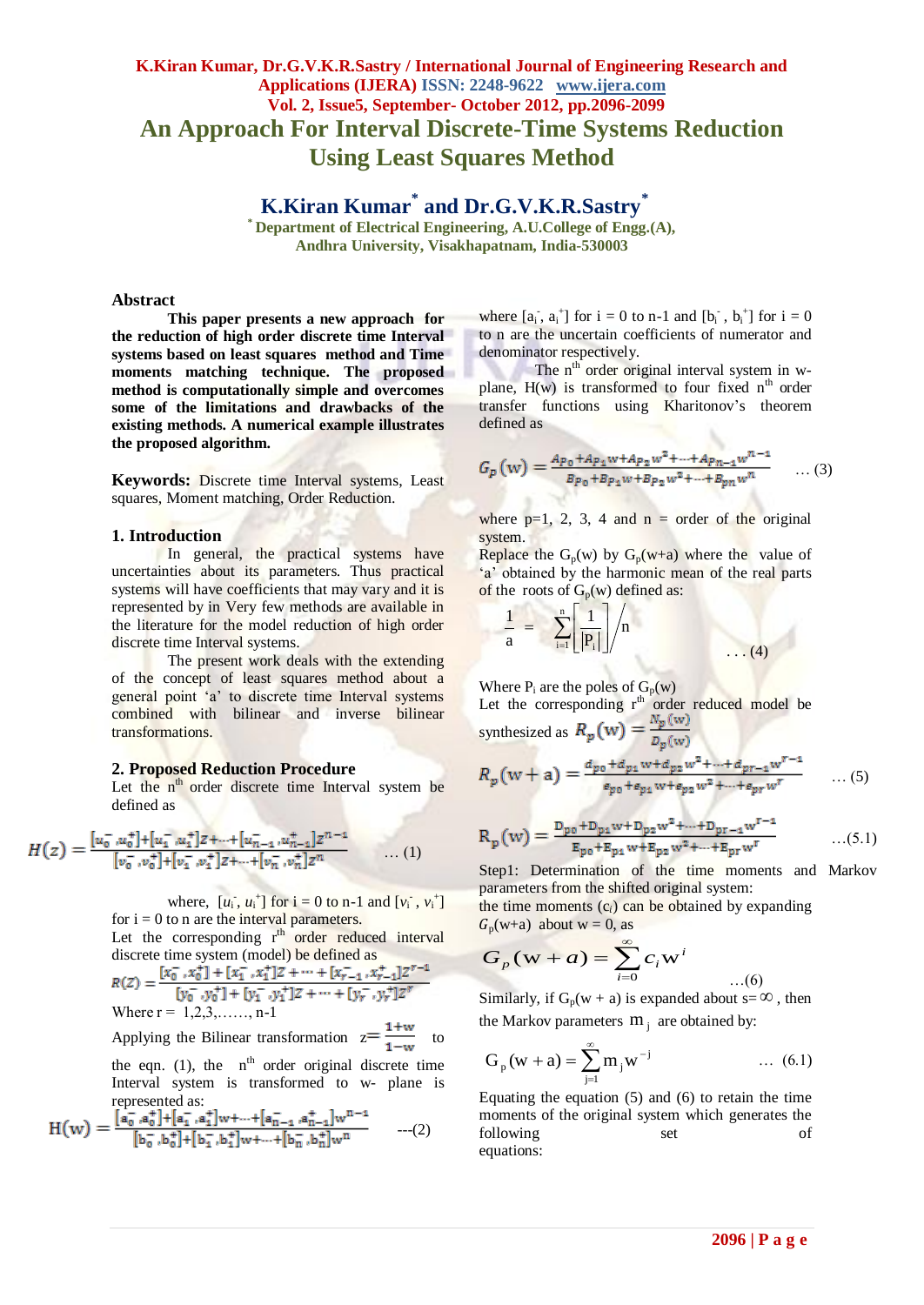## **K.Kiran Kumar, Dr.G.V.K.R.Sastry / International Journal of Engineering Research and Applications (IJERA) ISSN: 2248-9622 www.ijera.com**

| $c_{\rm r}$ | $c_{r-1}$  | $\ldots c_1$   | ╭                | $e_{\rm p0}$       |       |  |
|-------------|------------|----------------|------------------|--------------------|-------|--|
| $c_{r+1}$   | $c_r$      | $\cdots$ $C_2$ |                  |                    |       |  |
|             |            | <br>           | ∗                |                    |       |  |
|             |            |                |                  |                    |       |  |
| $c_{2r-1}$  | $c_{2r-2}$ | c,<br>$\cdots$ |                  | $(e_{pr}$<br>$-11$ |       |  |
|             |            |                | $\mathbf{c_{0}}$ |                    |       |  |
|             |            |                |                  |                    |       |  |
|             |            |                |                  |                    | $(7)$ |  |
|             |            |                |                  |                    |       |  |
|             |            |                |                  |                    |       |  |
|             |            |                |                  |                    |       |  |

or  $,H e = c$ , in matrix vector form where the coefficients of "epr" , the parameters of the reduced denominator obtained by least squares sense using the generalized inverse method  $e = (H^T \ H)^{-1} H^T$  $\dots(8)$ 

If the coefficients  $e_i$  given by the equation (8) do not constitute a stable denominator, then another row is to be added to the existing equation set so that the model assumes a matching of the next time moment of the original system

[ c2r c2r-1 …. cr+1 ] and [- c<sup>r</sup> ] …( 9 )

If the denominator polynomial is still not stable, then the H matrix and c vector are again to be extended by matching next time moments.

Step2: The above step can also be generalized by including Markov parameters in the least square fitting process, as follows:

 ..(10) and ..(11) 

where the  $c_i$  and  $m_i$  are the time moments proportional and Markov parameters of the system respectively .Elimination of  $d_i$  (j= t, t+1, …,r-1) in equation (11) by substituting into (10) gives the reduced denominator coefficients as the solution of:



or  $H e = m$  in matrix vector form and e can be calculated  $e = (H^T H)^{-1} H^T m$  $\dots$  (13) are the coefficients of the reduced model denominator. If this estimate still does not yield a stable reduced denominator, then H and  $\overline{m}$  in (12) are extended by another row, which corresponds to using the next Markov parameter from the full system in Least Squares match.

Step3: Determination of the coefficients of the denominator of the reduced model  $R_p(w)$ . Once the coefficients of vector "e" obtained from equation (13) apply inverse shift of  $w\rightarrow(w-a)$  and finally the r<sup>th</sup> order reduced denominator obtained as:<br> $D_p(w) = E_{p0} + E_{p1}w + E_{p2}w^2 + \cdots + E_{pr}w^r$ 

Step4: Determination of the coefficients of the Numerator  $N_p(w)$  of the reduced model by moment matching

Later calculate the reduced numerator as before by matching proper number of Time moments of  $G_p(w)$  to that of reduced model.

Step5: Apply inverse bilinear transformation  $\mathbf{w} = \frac{z-1}{z+1}$  to R (w) and determine R(z).

#### **3. ILLUSTRATIVE EXAMPLE**

Consider the  $3<sup>rd</sup>$  order discrete interval system given by its transfer function

$$
G(z) = \frac{[3.25, 3.35]z^2 + [3.5, 3.65]z + [2.8, 3]}{[5.4, 5.5]z^2 + [1, 1.1]z^2 + [1.5, 1.6]z + [2.1, 2.15]}
$$

On Applying Bilinear transformation, the above transfer function is obtained as: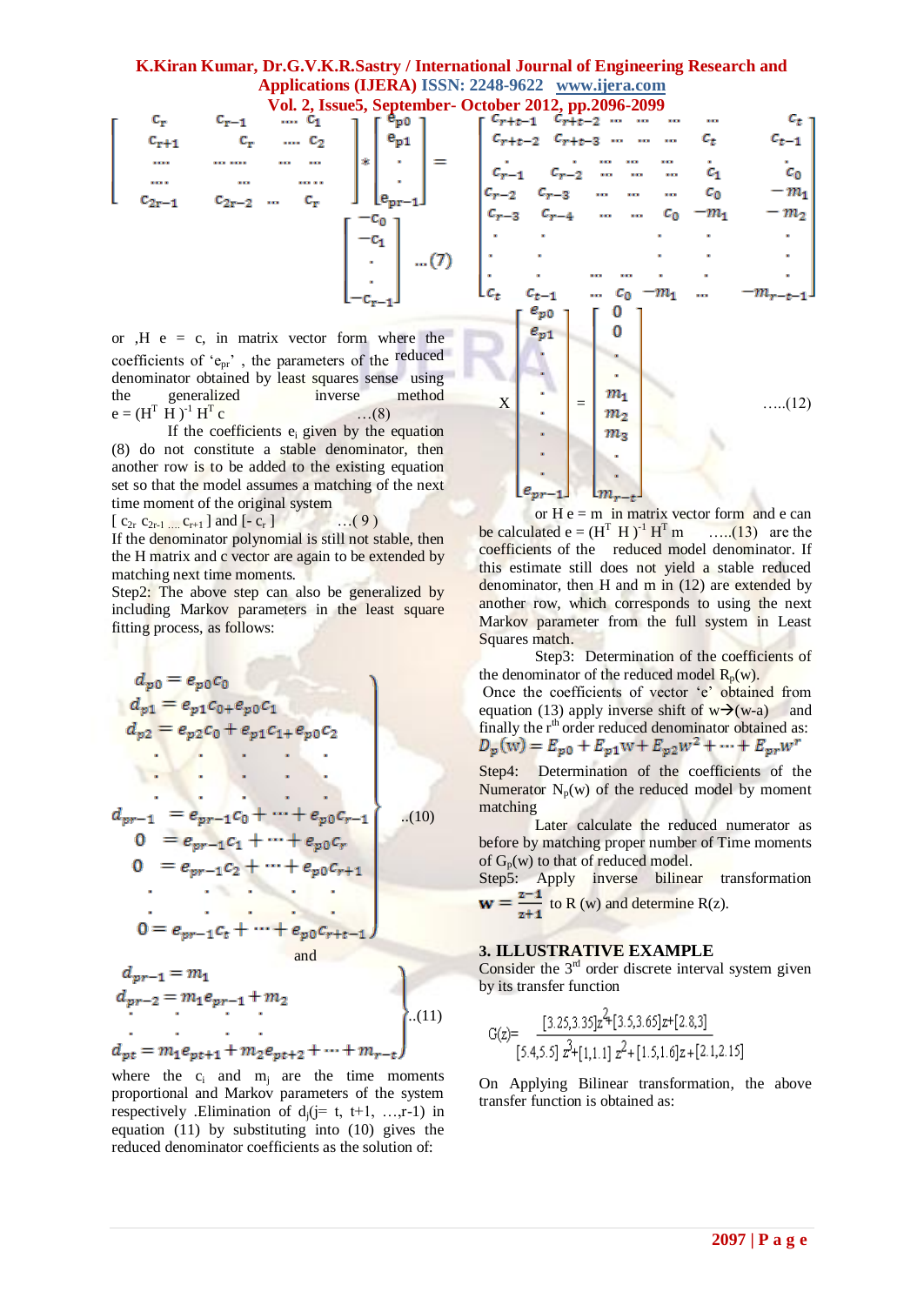## **K.Kiran Kumar, Dr.G.V.K.R.Sastry / International Journal of Engineering Research and Applications (IJERA) ISSN: 2248-9622 www.ijera.com Vol. 2, Issue5, September- October 2012, pp.2096-2099**

$$
G(w)=\frac{[2.4,2.85] \ w^2+[0.5,1.1] w+[9.55,10]}{[3.65,4] \ w^3+[19.8,20.45] \ w^2+[9.15,9.8] w+[10,10.7]}
$$

Applying Kharitonov"s theorem, the four fixed coefficient transfer functions are:

$$
G_{1}(w) = \frac{2.85w^{2}+0.5w+9.55}{4w^{3}+20.45w^{2}+9.15w+10}
$$
  
\n
$$
G_{2}(w) = \frac{2.85w^{2}+1.1w+9.55}{3.65w^{3}+20.45w^{2}+9.8w+10}
$$
  
\n
$$
G_{3}(w) = \frac{2.4w^{2}+0.5w+10}{4w^{3}+19.8w^{2}+9.15w+10.7}
$$
  
\n
$$
G_{4}(w) = \frac{2.4w^{2}+1.1w+10}{3.65w^{3}+19.8w^{2}+9.8w+10.7}
$$

Applying the proposed reduction procedure, the corresponding 2<sup>nd</sup> order reduced models retaining 6 Time moments with Min. ISE are obtained as:

$$
R_{1}(w) = \frac{0.11269w + 0.460399}{w^{2} + 1.01301w + 0.655786}
$$
\n
$$
R_{2}(w) = \frac{0.185314w + 0.440269}{w^{2} + 1.103648w + 0.651078}
$$
\n
$$
R_{3}(w) = \frac{0.085543w + 0.501078}{w^{2} + 1.103648w + 0.651078}
$$
\n
$$
R_{4}(w) = \frac{0.085543w + 0.507296}{w^{2} + 1.021272w + 0.651078}
$$
\n
$$
R_{4}(w) = \frac{0.152554w + 0.491192}{w^{2} + 1.119290w + 0.730050}
$$
\n
$$
ISE = 0.002192, HM = 0.308096
$$

Thus the reduced interval model in w- plane is [0.085543,0.185314]w+[0.440269,0.507296]  $R(w)$ =  $[1,1]$  w<sup>2</sup>+[1.017301,1.119290]w+[0.651075,0.730050] Applying inverse bilinear transformation

$$
R(z) = \frac{[0.525812, 0.69261]z + [0.254955, 0.421753]}{[2.668379, 2.84934]z^2 + [-1.817134, -1.557201]z + [1.651078, 1.730050]}
$$

To achieve the steady state matching of the responses of the original and reduced order models, the coefficients are multiplied with the gain correction factor,

$$
K = \frac{G(z)|_{z=1}}{R(z)|_{z=1}}
$$

Then the  $2<sup>nd</sup>$  order reduced model in z- domain is

Using the Multi point Pade Approximation Method of O.Ismail [ the  $2<sup>nd</sup>$  order reduced model is obtained as:  $[0.4717, 0.5998]z + [0.9966, 1.0075]$  $R(z)$ 

$$
L_{\ell} = \frac{1}{[1.4148, 1.4589]} z^2 + [0.8054, 0.8674] z + [1, 1]
$$

The step responses of the proposed reduced model and that of O.Ismail are compared with the original interval system for lower bound and upper bound in Fig. 1 and Fig.2 respectively.